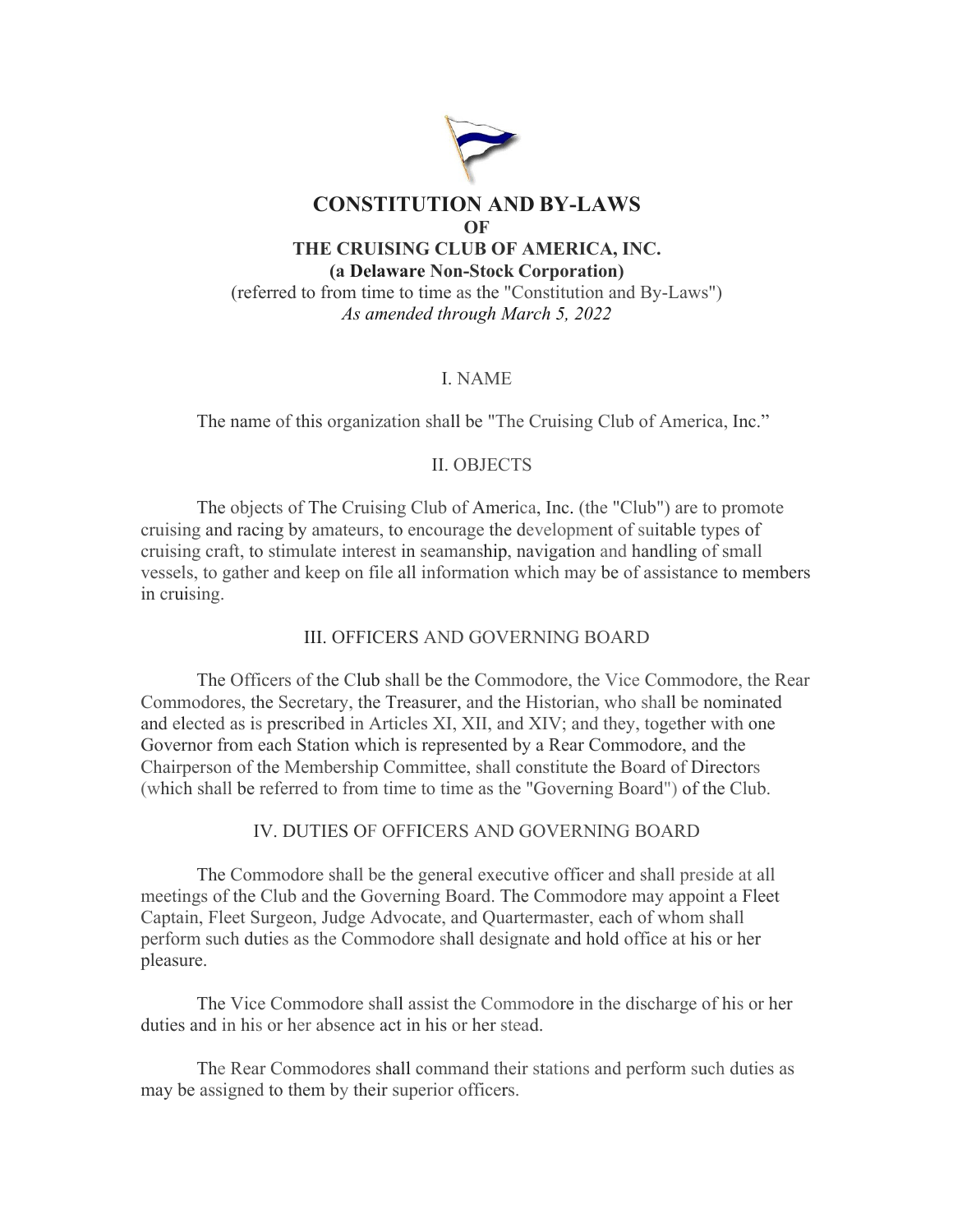The Secretary and the Treasurer shall perform the duties pertaining to their offices respectively. The Secretary shall have the duty to record the proceedings of the meetings of the Club's members and the Governing Board in a book to be kept for that purpose. The Treasurer shall be the principal financial and accounting officer of the Club. The Treasurer shall: (i) have charge of and be responsible for the maintenance of adequate books of account for the Club, (ii) have charge and custody of all funds and securities of the Club, and be responsible therefor, and for the receipt and disbursement thereof and (iii) perform all the duties incident to the office of Treasurer and such other duties as from time to time may be assigned to the Treasurer by the Governing Board or, subject to the authority of the Governing Board, by the Commodore. The Treasurer shall render to the Governing Board whenever they may require it, an account of all his or her transactions as Treasurer and of the financial condition of the Club.

The Historian shall each year write a Log of the Club's activities during the past year and present it to the Club at the Annual Meeting.

The Governing Board shall generally administer the affairs of the Club and shall have all the power and authority granted by law to the Board of Directors.

## V. MEMBERSHIP; ELECTION; RESIGNATIONS

A person eligible for membership in the Club must be a sailor and a person of acceptable character and personality who has demonstrated his or her ability to handle or command and navigate or pilot a yacht or small vessel at sea and who has had significant cruising experience.

Each proposal for membership in the Club shall be made by a member and seconded by one other member, neither of whom shall be a member of the Membership Committee, on forms and pursuant to the instructions or regulations approved by the Governing Board. When each proposal in complete form shall be received by a Station's membership chair, it shall be reviewed first by that Station's membership committee and, if approved, the candidate's name and the names of his or her proposer and seconder shall be circulated to the Station's members for comment. Unless withdrawn by the Station's membership committee chair, the proposal shall be forwarded to the Membership Committee for review and, if approved, the name of the candidate and the names of his or her proposer and seconder shall be circulated to the members of the Club for comment. Unless withdrawn by the Membership Committee chair, the name of the candidate shall be forwarded to the Governing Board for its approval. The manner and schedule for the foregoing process shall be determined by the Governing Board.

Favorable recommendations by the Membership Committee shall not exceed in any calendar year a number to be prescribed from time to time by the Governing Board. Proposals rejected by the Governing Board shall be excluded from such annual number or quota.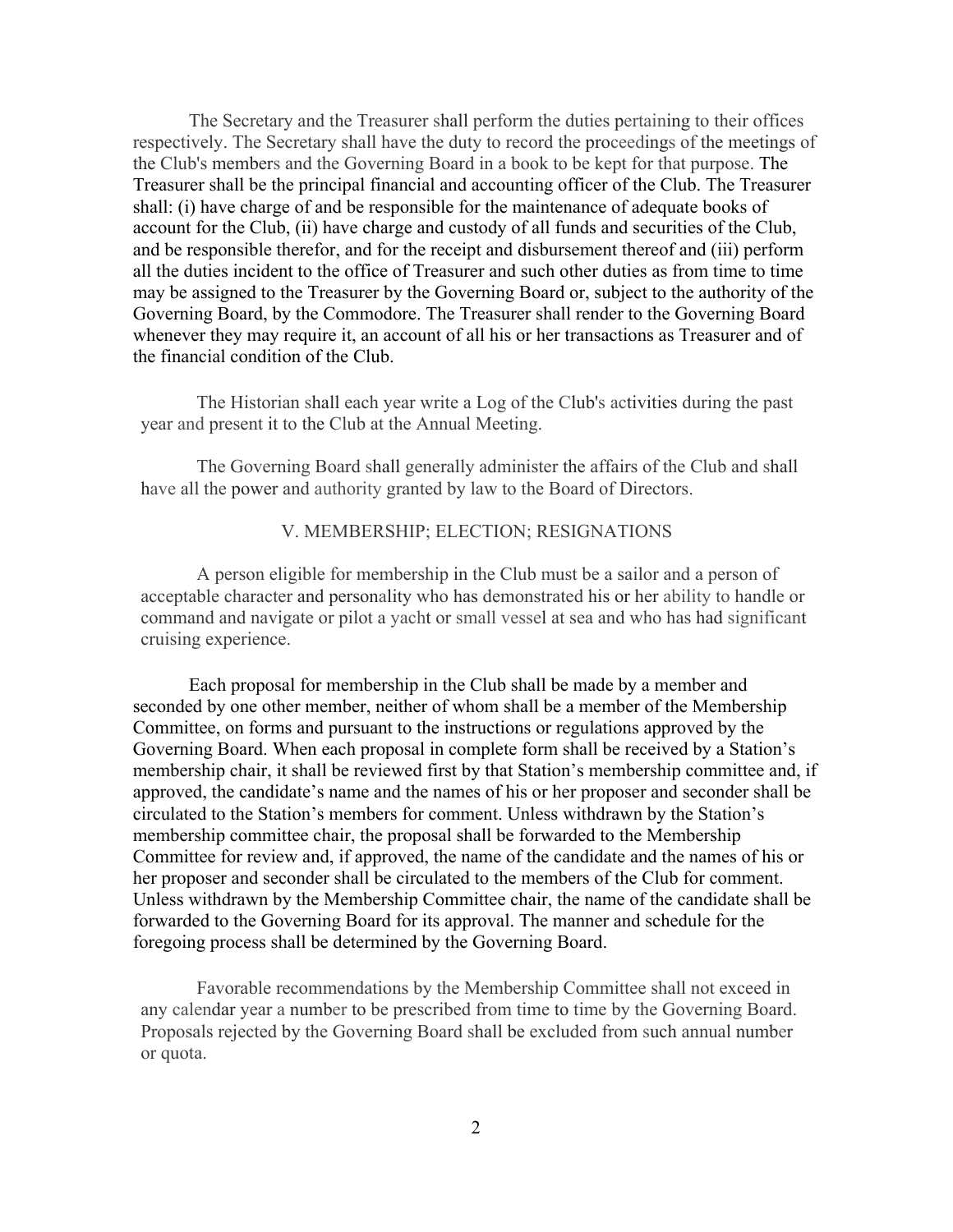The Membership Committee may act upon proposals without regard to seniority of receipt.

All member resignations must be in writing and shall take effect upon receipt by the Club provided however that a resignation may be withdrawn upon the consent of the Governing Board and upon such terms and conditions as it may prescribe.

### VI. CLASSES OF MEMBERSHIP

There shall be three classes of membership: regular, life, and honorary. A member may become a life member by payment of the fee prescribed in accordance with Article VII and thereafter is exempted from yearly dues. Each regular and life member is entitled to one vote in person or by proxy at every meeting of the members. Honorary members shall pay no dues or initiation fee, and shall have no vote nor hold any office, except that of Historian, but otherwise shall enjoy all the privileges of regular members.

The Governing Board may extend the privileges of membership, other than voting, to members of foreign cruising organizations while such members are sailing in North American waters.

## VII. INITIATION FEE AND LIFE MEMBERSHIP

The initiation fee payable on election shall be fixed annually by the Governing Board on or before the first day of December preceding the calendar year in which it shall be payable. The life membership shall be twenty times the yearly dues at time of proposal. Proposal for life membership may be made only after five successive years of membership in the Club.

## VIII. DUES; ARREARS

The annual dues for regular members payable on election and thereafter in January of each year shall be fixed annually by the Governing Board on or before the first day of December preceding the calendar year for which they shall be payable.

Members whose dues are unpaid by April first shall be notified by the Treasurer and, if such dues are still unpaid by June first, such members may be suspended or dropped from the roll by the Governing Board but may be reinstated at its discretion and upon the payment of all arrears.

The Governing Board may waive the dues of individual members for such period as it deems proper, upon finding that such action is to the best interest of the Club.

### IX. MEETINGS

The Annual Meeting of the Club's members shall be held in the first half of each calendar year. The Fall Meeting of the Club's members shall be held in the second half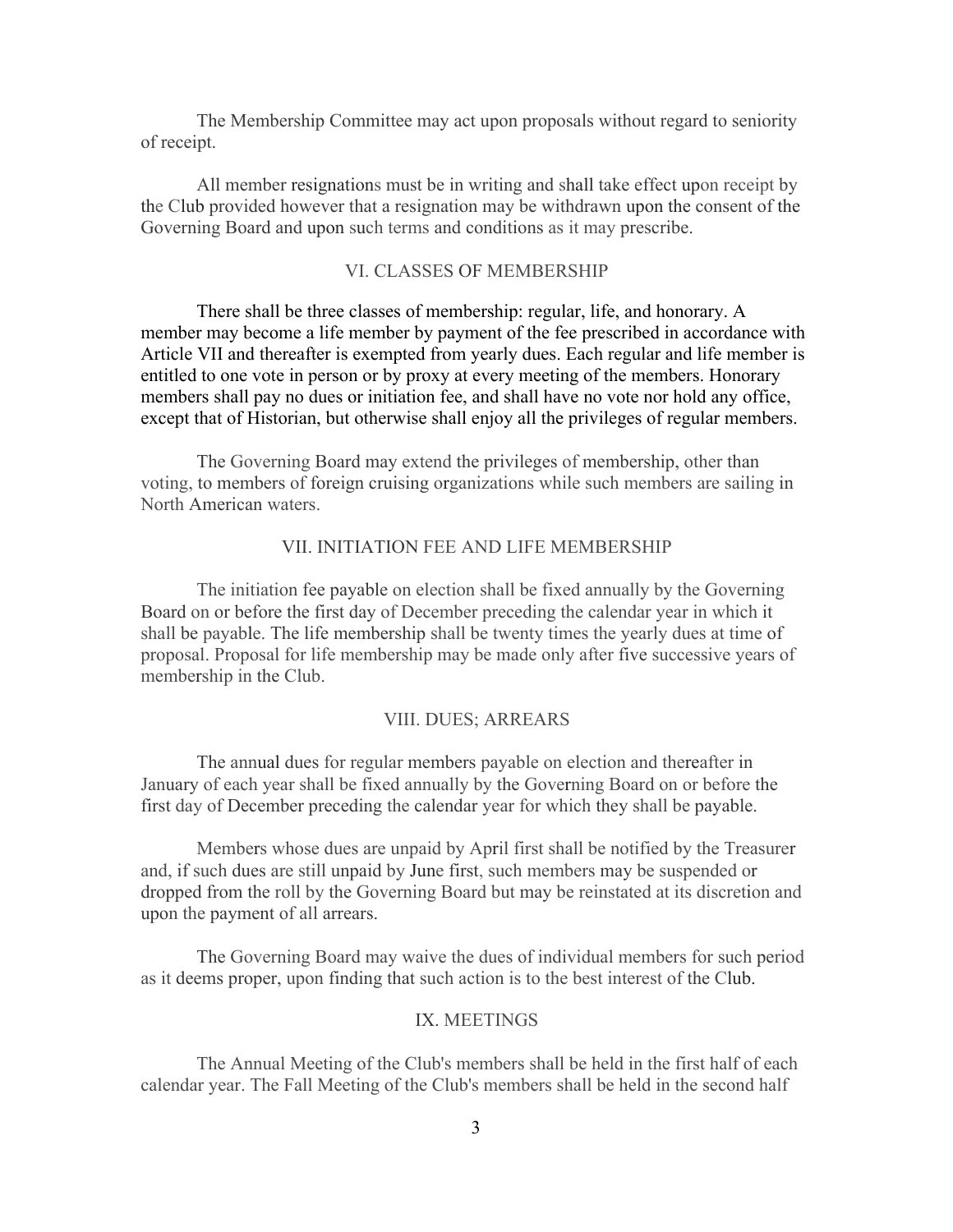of each calendar year. The exact dates and locations of all meetings shall be determined by the Governing Board. Special Meetings of the Club's members may be called by the Governing Board and shall be called on the written request of fifteen members.

The Governing Board shall meet as often as it may deem necessary, or at the call of the Commodore.

#### X. QUORUM

Ten percent of the voting members or one hundred, whichever is less, present in person or by proxy shall constitute a quorum at any meeting of the members of the Club, provided the same be not inconsistent with the General Corporation Law of the State of Delaware (the "General Corporation Law"). Ten members shall constitute a quorum at any meeting of the Governing Board, provided the same be not inconsistent with the General Corporation Law.

# XI. NOMINATING COMMITTEE; NOMINATION OF OFFICERS

At the Annual Meeting of the Club there shall be convened a Nominating Committee of five members of the Club, who shall be neither Officers nor Governors of the Club. The Nominating Committee shall be composed of five (5) members, including the immediate past three (3) Commodores and two (2) members ("At-Large members") appointed by the past Commodores. At-Large members shall serve for terms as determined by the past Commodores. Any vacancy may be filled by a vote of the past Commodores then serving on the Nominating Committee. This Committee shall nominate candidates for Commodore, Vice Commodore, Secretary, Treasurer, Historian, and for Governors to succeed those whose terms of office expire at the next Annual Meeting; and shall notify the Secretary of such nominations and appointments of At-Large members not later than sixty days preceding the next Annual Meeting.

Five or more members may put in nomination any other candidates they may unite on, provided such nomination, signed by at least five members, is filed with the Secretary not less than fifteen days before the Annual Meeting. The Secretary shall send notice thereof to all members not less than five days before the Annual Meeting.

### XII. ELECTIONS; TERMS OF OFFICE; VACANCIES

The Commodore, Vice Commodore, Secretary, Treasurer, and Historian shall be elected at the Annual Meeting and shall hold office until the next Annual Meeting or until their respective successors are duly elected and qualified.

The Elected Governors shall be elected by the Club's membership at each Annual Meeting to replace the Elected Governors whose terms are expiring. The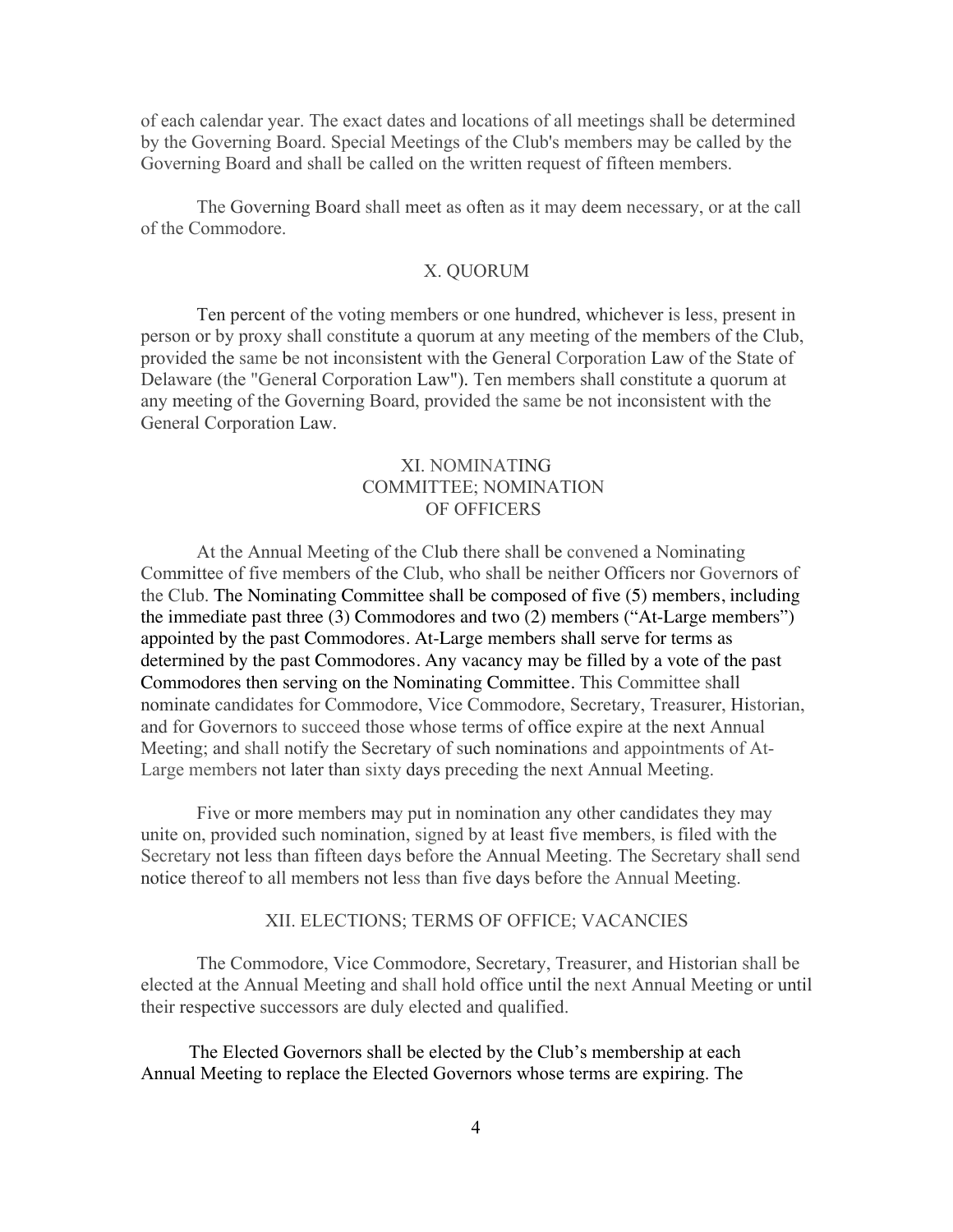Elected Governors shall be divided into three classes, each class of which shall be as nearly equal in number as possible, and the term of office of at least one class shall expire in each year. Notwithstanding the preceding sentence, a person appointed by the Governing Board to fill an Elected Governor's vacancy shall serve until the expiration of the term of the Elected Governor for whom such person was appointed.

Vacancies in any office (except Rear Commodore) or in the Governing Board shall be filled by the Governing Board. Those so appointed shall hold office until the next Annual Meeting or until their respective successors are duly elected and qualified.

## XIII. COMMITTEES

The Governing Board shall appoint a Membership Committee Chairperson each year, and he or she may not serve longer than five consecutive years. The balance of the Membership Committee shall consist of the Membership Chairperson of each Station. The proceedings of the Membership Committee shall be confidential.

The Governing Board may appoint and remove such other committees, except the Nominating Committee, as it may deem necessary. The Commodore, or in his or her absence the Vice Commodore, shall be ex-officio a member of all committees, except the Nominating Committee.

# XIV. STATIONS AND POSTS: REAR COMMODORES, STATION CAPTAINS, AND POST CAPTAINS

Wherever four or more members of the Club reside in a particular locality, they may, with the approval of the Governing Board, found a Station. The Secretary shall notify the members of the Club of the establishment of a new station. Members may choose the Station to which they wish to belong.

Each Station composed of twenty-four or more members shall be under the command of a Rear Commodore to be elected by the members of such Station. If the Station is composed of fewer than twenty-four members, such Station shall be commanded by a Station Captain, to be elected by the members of such Station.

A Station with more than fifty members may, with the approval of its Rear Commodore and the Governing Board, found one or more Posts in locations with not less than ten Station members. Such Post shall be commanded by a Post Captain to be elected by the members of such Post. A Post shall be an integral part of the Station by which it was formed and shall coordinate its activities with the Station. Post members shall continue to be recorded as members of their Station.

The Rear Commodore or Station Captain commanding a Station, or Post Captain commanding a Post, may appoint and remove such committees as the Station or Post members may approve.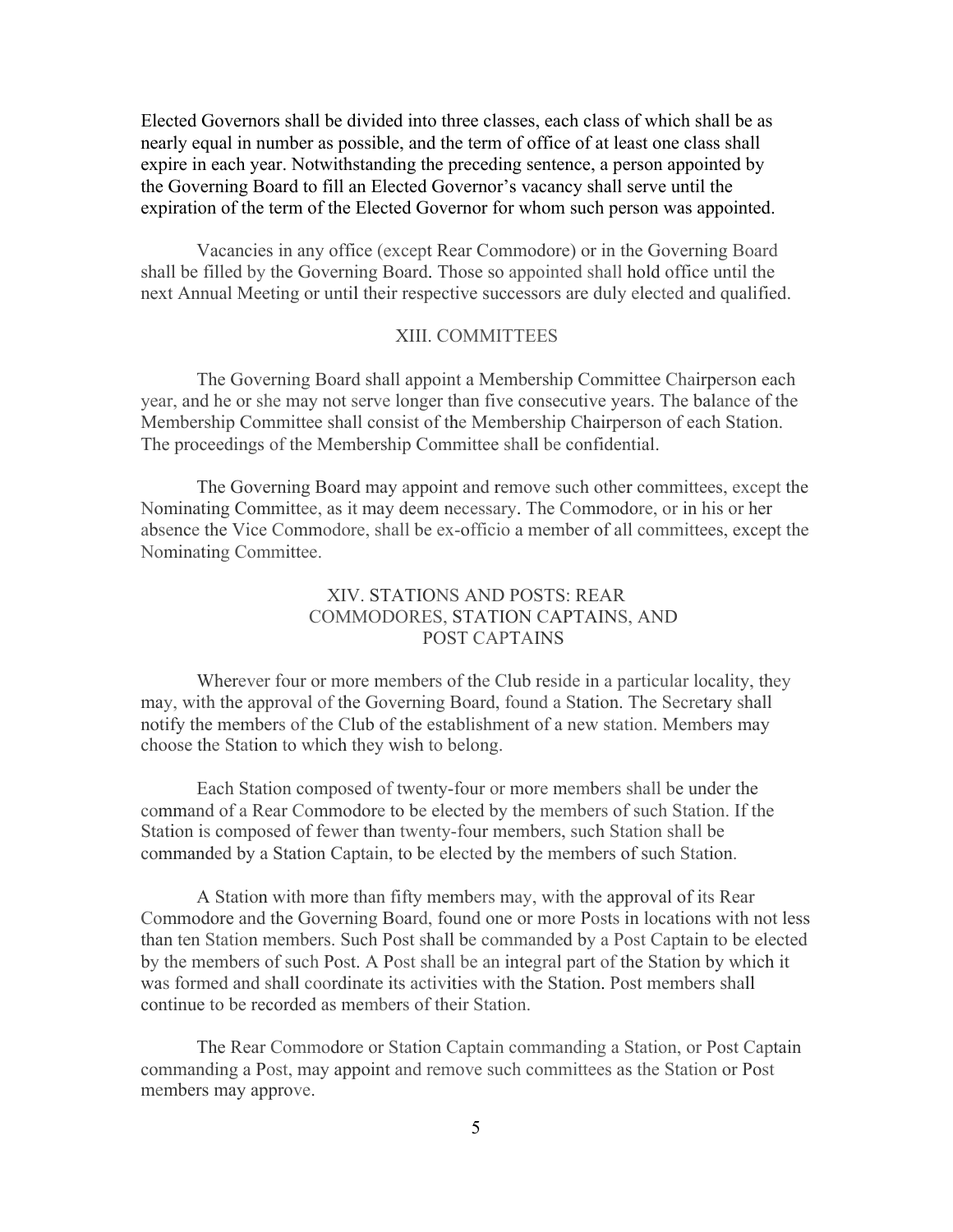#### XV. FLAGS

The Club Burgee shall be triangular in shape, and the hoist shall be 2/3 of the fly with a waved blue stripe 20% of the hoist in width, running through the center from hoist to point, consisting of one crest and one trough. The center of the stripe shall be placed at half of the hoist, and the bottom of the trough coincide with the lower edge of the point of the burgee. The burgee shall be flown so that the crest is nearest the hoist.

The Commodore's Flag shall be rectangular in shape with a blue field, in the usual proportions, in the center of which shall be a white fouled anchor encircled by 13 white five-pointed stars. Running horizontally through the center shall be a waved white stripe 20% of the hoist in width.

The Vice Commodore's Flag shall be similar to the Commodore's Flag, except that the field shall be red.

The Rear Commodore's Flag shall be similar to the Vice Commodore's Flag, except that the field shall be white and the fouled anchor, the 13 stars, and the wave shall be blue.

The Station Captain's Flag and the Post Captain's Flag shall both be similar to the Rear Commodore's Flag, except that the 13 stars shall be omitted.

The Secretary's Flag shall be similar to the Station Captain's Flag, except that a quill shall replace the fouled anchor.

The Treasurer's Flag shall be similar to the Station Captain's Flag, except that a scale shall replace the fouled anchor.

The Historian's Flag shall be similar to the Station Captain's Flag, except that an hourglass shall replace the fouled anchor.

The Fleet Captain's Flag shall be similar to the Station Captain's and Post Captain's Flags, except that the fouled anchor shall be omitted.

The Fleet Surgeon's Flag shall be similar to the Station Captain's Flag, except that a caduceus shall replace the fouled anchor.

The Judge Advocate's Flag shall be similar to the Station Captain's Flag, except that a gavel shall replace the fouled anchor.

The Quartermaster's Flag shall be similar to the Station Captain's Flag, except that a spoked wheel shall replace the fouled anchor.

The Past Commodore's Flag shall be similar to the Fleet Captain's Flag, except that three stars shall be added along the hoist, two blue in the field and one white in the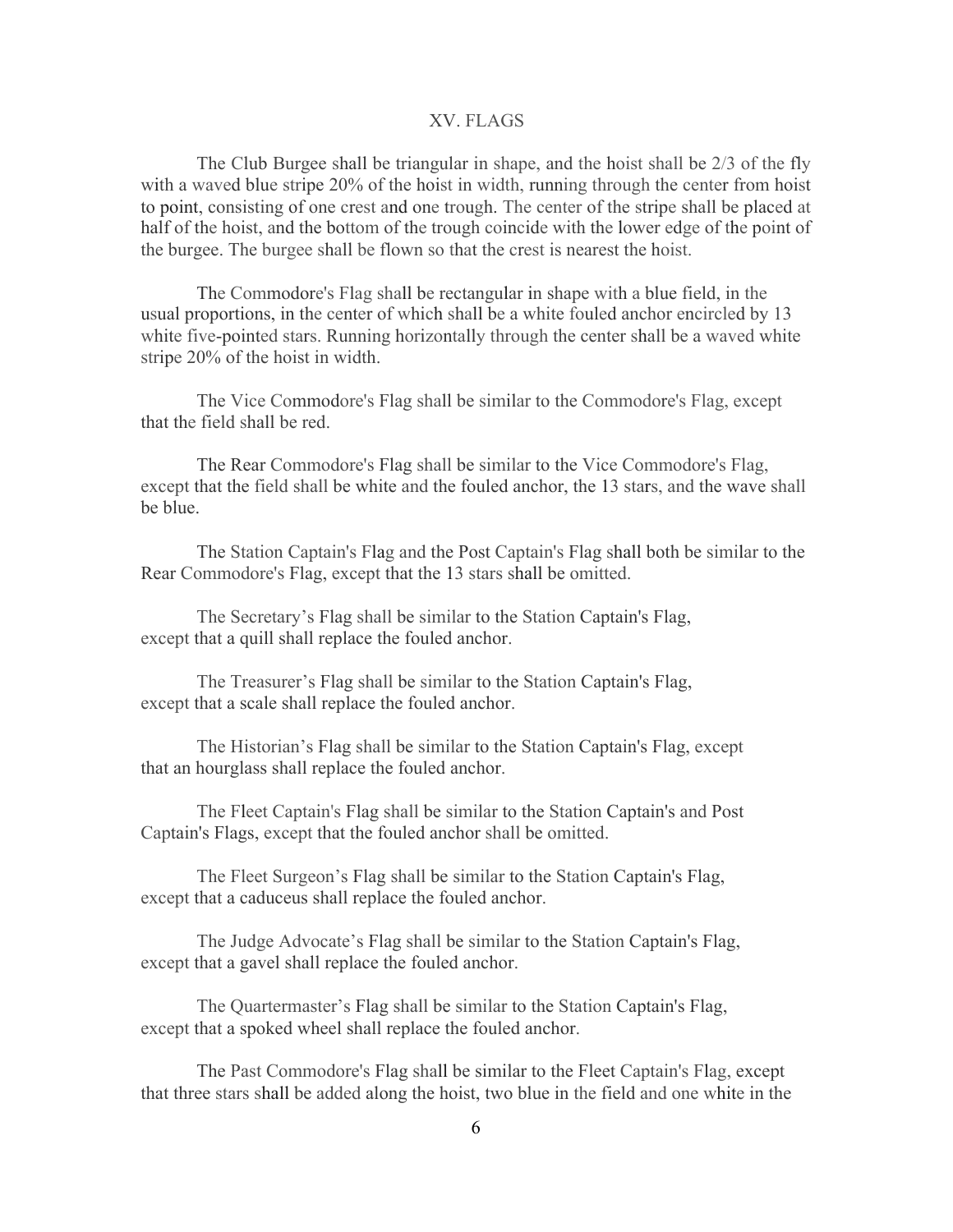blue wave.

The Past Rear Commodore's Flag shall be similar to the Fleet Captain's Flag, except that one white star shall be added along the hoist in the blue wave.

There will be a Transoceanic Pennant of the Club. The pennant shall have a white field, with a waved blue stripe running horizontally through the center from hoist to point. Each pennant shall have a length approximately 20% of the overall length of the yacht and a hoist one-twelfth of its length. Members who have received a previously issued pennant may fly that pennant on subsequently owned vessels.

The Club Burgee shall only be displayed on yachts under the direct command of members; it may not be displayed on a member's yacht when it is under charter to a nonmember. The flag of a flag officer shall only be displayed on a yacht under the flag officer's direct command or when using another member's yacht for official business. It may also be flown at the starboard spreader as a courtesy to a flag officer when visiting a yacht.

The Member Aboard Flag shall be similar to the Fleet Captain's Flag, except that it shall have a swallow tail.

# XVI. SEAL

The seal of the Club shall be its Burgee surrounded by a double circular rope border within which shall be inscribed "The Cruising Club of America, Inc."

## XVII. RESTRICTIONS UPON USE OF CLUB FLAGS, SEALS, INSIGNIA AND NAME

None of the flags of the Club nor the Club seal, insignia or name shall be displayed or used in connection with any commercial enterprise or advertisement.

XVIII. FINANCIAL MATTERS

The Commodore and Treasurer shall prepare an annual plan and budget for the upcoming fiscal year consistent with the objectives and operating concepts of the Club by October 1 of each year.

All funds of the Club shall be deposited from time to time to the credit of the Club in such banks, trust companies, or other depositories as the Governing Board may select.

The Governing Board may authorize any officer or officers, agent, or agents of the Club, in addition to the officers so authorized by these By-Laws, to enter into any contract or execute and deliver any instrument in the name of and on behalf of the Club and such authority may be general or confined to specific instances. In the absence of any such determination by the Governing Board, contracts shall be signed by any two officers of the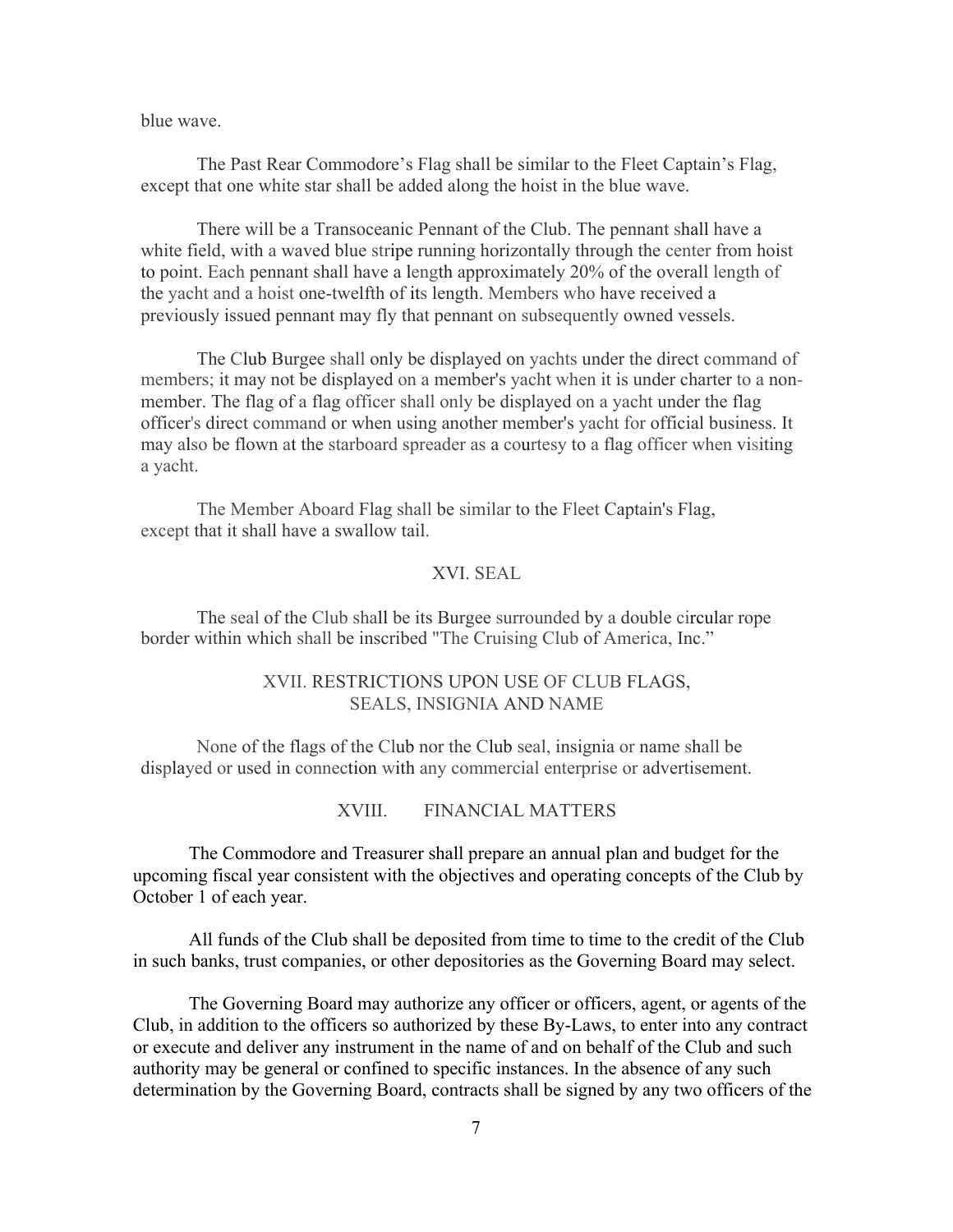Club, at least one of whom shall be the Commodore, Vice Commodore, Secretary, or Treasurer.

All checks, drafts, or other orders for the payment of money, notes or other evidence of indebtedness issued in the name of the Club, shall be signed by such officer or officers, agent, or agents of the Club and in such manner as shall from time to time be determined by the Governing Board. In the absence of any such determination by the Governing Board, such instruments shall be signed by the Commodore, Vice Commodore or Treasurer. No check, draft, or other order for payment of money by the Club is authorized unless it is within the budget.

The Governing Board shall adopt and review from time to time a written investment policy for the assets of the Club.

### XIX. DISCIPLINE

Every member on joining the Club thereby undertakes to comply with this Constitution and By-Laws; and any refusal or neglect to do so, or any conduct unworthy of a gentleman, lady or sailor, or inimical to the welfare of the Club, shall render a member liable to suspension or expulsion by a three-fourths vote of the members of the Governing Board present at a meeting duly called.

Notice of such proposed action, with the reasons therefore, must be sent to the accused member by registered mail to his last known address at least thirty days prior to such meeting; and he shall have the right to be present at such meeting with counsel.

## XX. FISCAL YEAR

The fiscal year of the Club shall begin on November 1 of each calendar year and end on October 31 of the following calendar year.

### XXI. ORDER OF BUSINESS

The order of business at all meetings of the Club's members shall be as follows:

Roll Call. Minutes of previous meeting. Reports of officers. Reports of committees. Unfinished business. Elections. New Business.

In case of dispute as to order or debate, "Roberts Rules of Order Modern, Newly Revised" shall govern.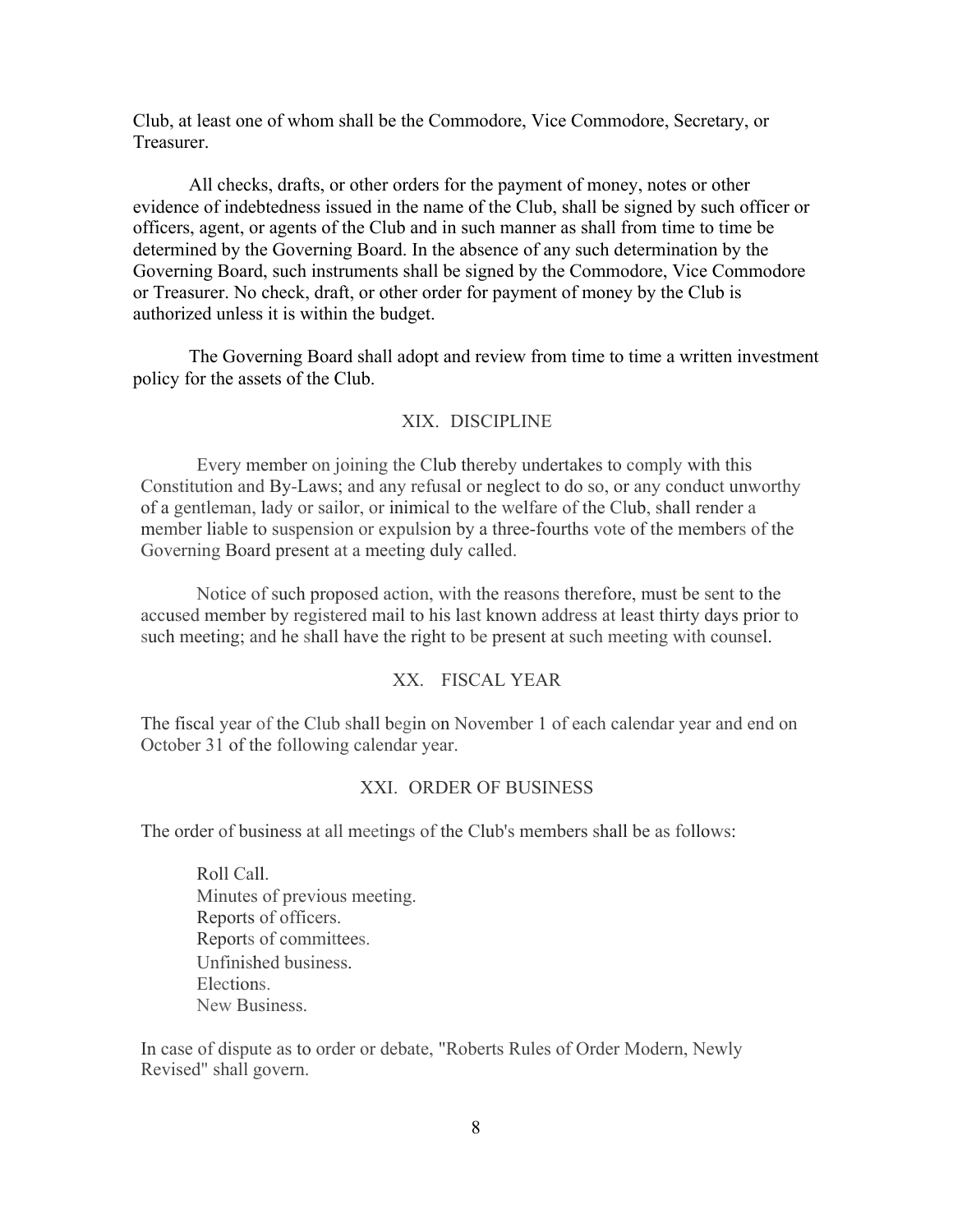#### XXII. NOTICES

Notice of the Annual Meeting and of the Fall Meeting shall be given to each member at least twenty days previous thereto. The notice for the Annual Meeting must contain the report of the Nominating Committee. All meeting notices must state the place, if any, date and hour of the meeting and the means of remote communications, if any, by which members and proxy holders may be deemed to be present in person and vote at such meeting. Notices of special meetings shall be sent to each member at least fifteen days previous thereto and shall state in detail the subjects to be brought up for action and no other matters may be considered at such meetings.

Any notice required to be provided herein shall be made in such manner as the Secretary deems expedient, and may be made personally, by mail, by wire, by fax, by email or by any other means reasonably calculated to achieve timely delivery in accordance with the General Corporation Law.

## XXIII. APPEAL

A member shall have the right of appeal to the Club from a decision of the Governing Board, which may be overruled at the next regular meeting of the members by a two-thirds vote of the members present in person or represented by proxy and entitled to vote thereon. Notice of such appeal must be stated fully in the call for the meeting.

### XXIV. VOTING OF MEMBERS

None but members shall be allowed in the meeting room during a meeting of the Club except by invitation of the presiding officer.

Proxies must be submitted in advance of the meeting, in such form and manner as the Secretary may prescribe from time to time in accordance with the General Corporation Law.

The members of the Governing Board to be elected at each Annual Meeting pursuant to Article XII shall be elected by a plurality of the votes cast by the voting members present in person or represented by proxy at the Annual Meeting, provided the same be not inconsistent with the General Corporation Law. In all other cases, the affirmative vote of a majority of the voting members present in person or represented by proxy at any meeting shall be the act of the members, provided the same be not inconsistent with the General Corporation Law.

### XXV. AMENDMENTS

These Constitution and By-Laws cannot be suspended under any circumstances, but may be amended by the affirmative vote of two-thirds of the members of the Club present in person or represented by proxy and entitled to vote thereon at any Annual or Fall Meeting. Proposed amendments must be in writing, signed by five members and